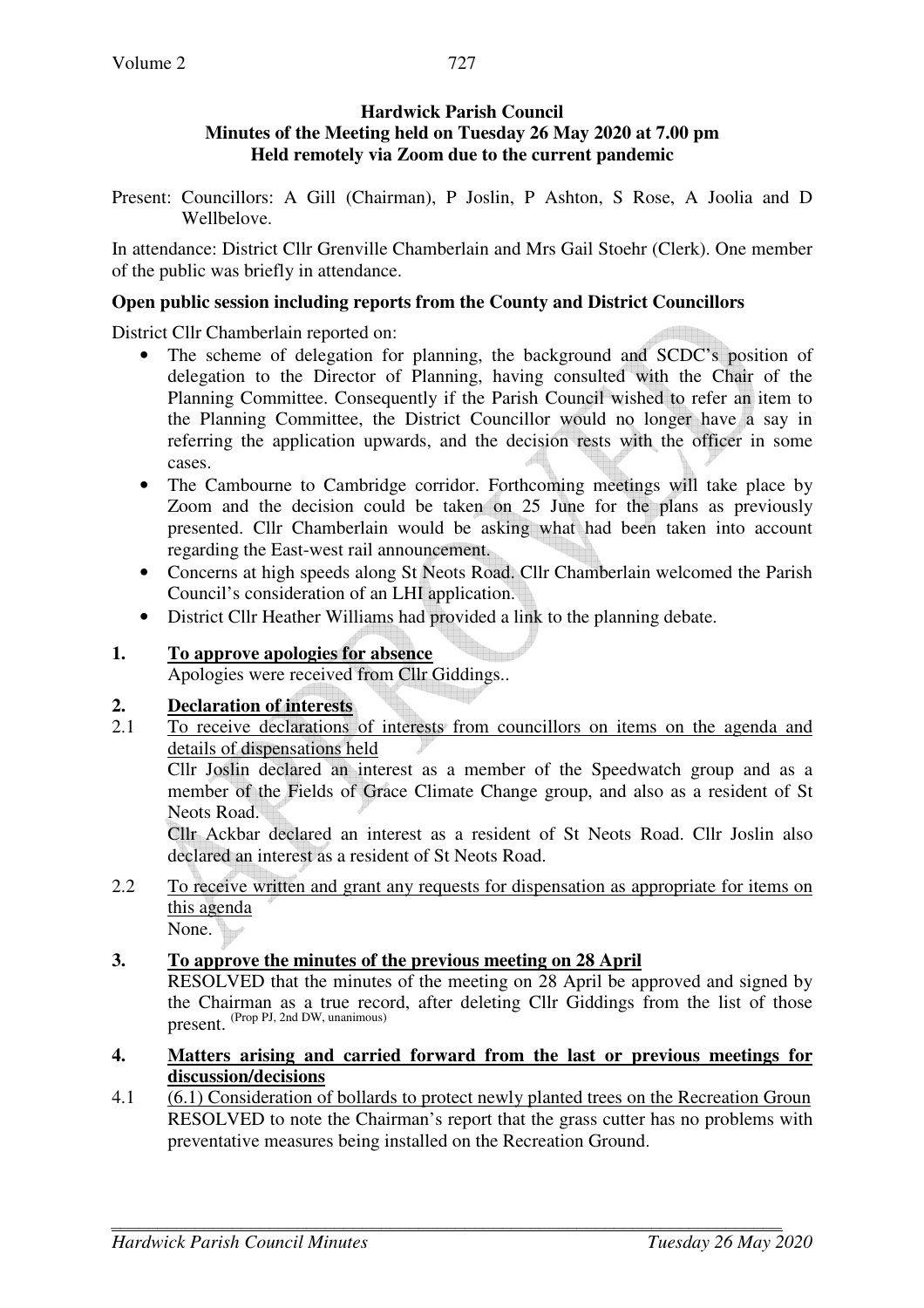RESOLVED to ask James Wakeling to draw up a specification and provide a quotation, and to seek quotes from RH Landscapes and one other based on that specification. (Prop AG, 2nd DW, unanimous)

4.2 (6.5) La Biga Mobile Pizzeria – to consider further information received from applicant and SCDC application for street trading consent RESOLVED that the proposed trading hours are too long but the Parish Council would have no objections to the hours of 4.30 – 7.30 pm. The proposed location is on private land and the full written permission of HSSC will need to be given, as the car park is much used. (Prop AG, 2nd PJ, unanimous)

4.3 (6.6) CCC Local Highways Improvement Scheme 2021/2022 – Proposal for a permanent physical buffer with the objective of producing a reduction of speed on St Neots Road at the east village entrance and the approach to Cambridge Road RESOLVED in the light of the email response and recommendation provided by the officer, to rescind the previous decision on the LHI 2020/2021 that a Highways

Officer attend a public meeting later in the year. <sup>(Prop AG, 2nd SR, unanimous)</sup> RESOLVED to reply to the Highways Officer and ask him to draw up revised scheme in Cambridge Road, within the scope of the LHI. (Prop AG, 2nd SR, with 3 in favour and 3 against, carried by Chairman's casting vote)

The LHI bid for 2021/2022 was not discussed.

4.4 (February) To review the Emergency Plan

RESOLVED to add Pandemic Planning with information on the volunteer group to be provided by Cllr Chamberlain to the Clerk and to also update the names of **Councillors** 

Cllr Chamberlain left the meeting.

#### **5. Finance, procedure and risk assessment**

5.1 To consider any quotes for urgent work required because of risk and Clerk's use of delegated powers

RESOLVED to note that delegated powers were used to

- confirm to the Pre-school that the Parish Council had no objections to the proposed design and location for its sign.
- Enable the Pre-school to open and lock the gate for access to the Pre-school only. They must ensure that no children may play on the park.
- 5.2 To receive play areas and skate park inspection reports and consider if any work is required

RESOLVED having considered the RoSPA reports, to arrange for the following works to be carried out and quotations to be obtained where applicable:

Worcester Avenue – weeds on safety surface and safety surfacing shrinkage

Grenadier Walk – safety surfacing shrinkage and moss. RESOLVED to write to the resident regarding the fencing as this was the resident's responsibility.

Egremont Road – grass not cut; RESOLVED to ask RH Landscapes to carry this out. Loose bolt – Cllr Wellbelove is to tighten.

RESOLVED to arrange for an ownership /no dogs sign to be installed.

RESOLVED to refer to Kompan about the maintenance of the swings, and to ask them to return to attend to the Tango swing which has been fitted too low, and rectify this under warranty.

Skate park – rivets are missing; weeds

Communal area – a meeting area has been put together behind the Scout Hut and litter has accumulated.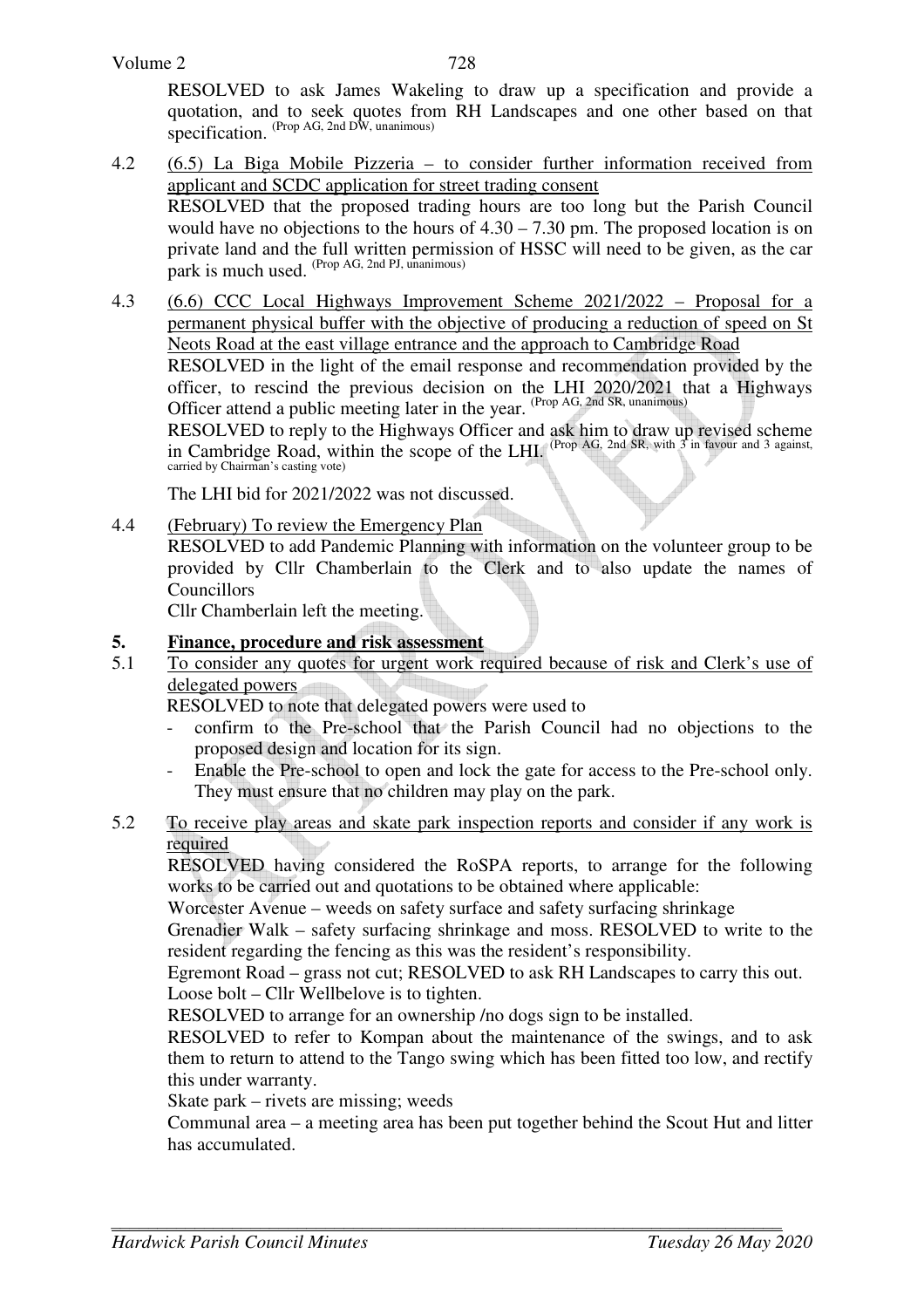St Mary's Church play area – RESOLVED to seek quotations for the sign post which needs setting in concrete and for tightening handles on the rockers.

The Clerk is seeking clarification from Kompan regarding the invoice sent for a bin at Egremont Road, and will report to the next meeting.

5.3 To receive the financial report and approve the payment of bills

RESOLVED that the payments as listed in the finance report should be paid. (Prop AG, 2nd DW, unanimous)

| Salaries                            | £395.22  |
|-------------------------------------|----------|
| <b>LGS Services (Payroll)</b>       | £144.00  |
| Playsafety Ltd (RoSPA inspection)   | £415.20  |
| LGS Services (Admin support April)  | £1370.47 |
| SSE (Street light electricity) (DD) | £80.24   |
|                                     |          |

Credits, including bank interest, and the Play Park Phase 3 grant, were noted.

- 5.4 To consider the RoSPA play inspection report Taken earlier under item 5.2.
- 5.0.5 RESOLVED to appoint Cllr Joolia as the new Webmaster with support/training to be provided by Elise Croft. (Prop AG, 2nd PJ, unanimous)

## **6. Correspondence/communications received**

- 6**.**1 Resident conifer trees between the skate park and Limes Road RESOLVED to accept the quotation of £380.00 plus VAT from Oakes & Watson to trim the leylandii to the same level as the top of the fence, and to note that in their opinion there was no overhanging. (Prop AG, 2nd PJ, unanimous)
- 6.2 Cogwheel Trust Request for financial support RESOLVED to decline the request for support as the Parish Council only supports village charities. (Prop SR, 2nd PJ, unanimous)

## **7. Planning Applications and Decision notices and tree works applications**

- 7.1 Planning applications received since the last meeting
- 7.1.1 20/01630/CLUED 159 Limes Road Certificate of lawful development for a garage conversion RESOLVED that the Parish Council makes no recommendation. (Prop AG, 2nd PJ, unanimous)
- 7.1.2 S/01726/HFUL 2A Laxton Avenue Single storey side extension with lean-to roof RESOLVED to support the application. (Prop AG, 2nd PJ, unanimous)
- 7.2 SCDC Decision Notices
- 7.2.1 S/0119/20/PA 8 Portway Road Single storey rear extension Prior approval given
- 7.3 Tree Works Applications None.

## **8. Members reports and items for information only**

- 8.1 New Housing Developments and Planning Obligations RESOLVED to note Cllr Rose's verbal report that there had been an exchange of correspondence with Shaun Hughes about a low carbon/carbon neutral building and his ideas would be considered at the next working group meeting.
- 8.2 Village Plan report and to consider any actions None.
	- The Chairman reported that the Speedwatch group had been given permission to put Speedwatch on the Facebook page.